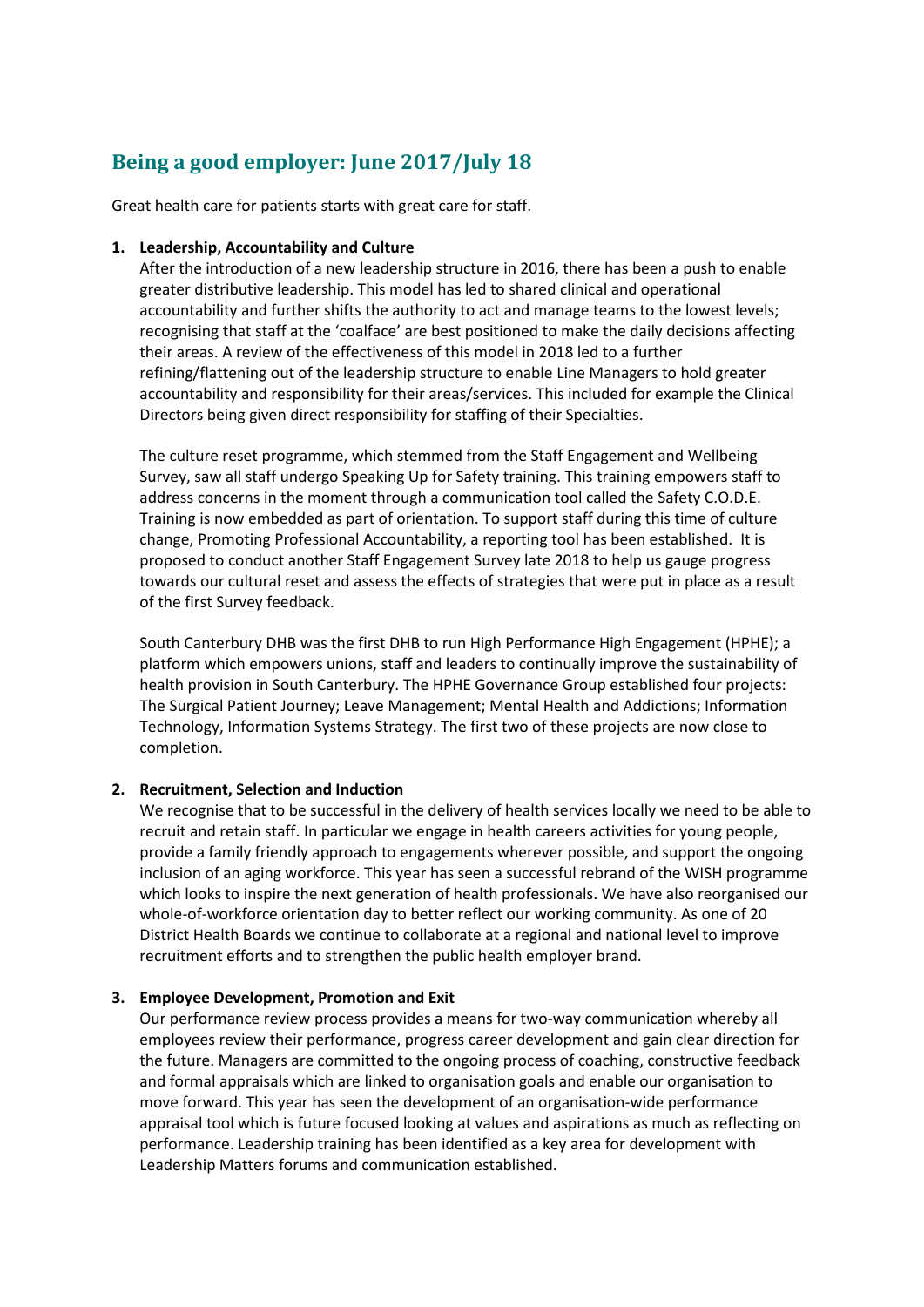#### **4. Flexibility and Work Design**

We know that in order for our staff to be able to provide top quality care for our community we need to first provide quality care to them. South Canterbury DHB recognizes the importance of Family Friendly initiatives and where possible is keen to support alternative options for working. The new Workforce Governance Group is being tasked with, among others, looking at our succession planning and ensuring that we provide a flexible workplace throughout the working lifespan. The HPHE Leave Management group are having an impact on the leave outcomes across the workforce. A flexible options approach towards facilitating a supported move toward Retirement for older staff considering ending their career has also been developed.

#### **5. Remuneration, Recognition and Conditions**

We endeavour to remunerate all staff fairly and consistently, ensuring that remuneration and conditions are in line with collective employment agreements. We also participate in initiatives which focus on determining new salary structures. Significant national MECA Increases negotiated over recent times (e.g. Nursing) is starting to lead to an improvement in retention and attraction rates for our DHB.

#### **6. Harassment and Bullying Prevention**

South Canterbury DHB has engaged the Cognitive Institute to train all staff how to speak up in the moment when they are concerned for staff or patient safety. Known as the Safety C.O.D.E. the communication tool encourages people to increase the level of respect they convey alongside an increasing level of concern. Recognising colleagues as professionals, and acknowledging that no-one comes to work to harm patients or cause distress to colleagues, ensures the communication is both presented and received well. To support this culture shift changes have been made the Disciplinary Policy and Code of Behaviour document.

We know that culture doesn't change overnight, so while we are developing these speaking up skills, the DHB has invested in Promoting Professional Accountability (PPA). PPA is an anonymous reporting tool that allows people to provide an anonymous nudge to a colleague that alerts them to the fact their behaviour is not representative of our values.

#### **7. Safe and Healthy Environment**

Creating a safe and healthy environment requires an organisation to effectively engage the whole team, empowering them to participate and innovate. For this reason, a major focus has been a thorough, consultative review of policies and procedures to ensure they are fit-forpurpose. An example being the focus on health monitoring which resulted in the creation of a comprehensive hearing conservation programme, with 'wellbeing' featuring in all of the work now being undertaken and the creation of a wellbeing group.

Creating a learning environment is vital when raising the understanding of hazards and controls, for this reason education sessions and workshops along with improved reporting of key indicators, occurs across all levels of the organisation on a monthly basis.

All hazard registers have been reviewed and this has helped inform a review of our risk register. We are particularly pleased with the production of our hazardous substances inventory [shared with Fire Safety NZ] and the associated learning package, which is mandatory for all staff and was included into the regional e-learning platform [HealthLearn].

Emergency preparedness took a major leap forward, with the introduction of a total evacuation and relocation procedure, introduction of vertical evacuation resources [with training for key staff] and the roll out of survival and casualty management packs.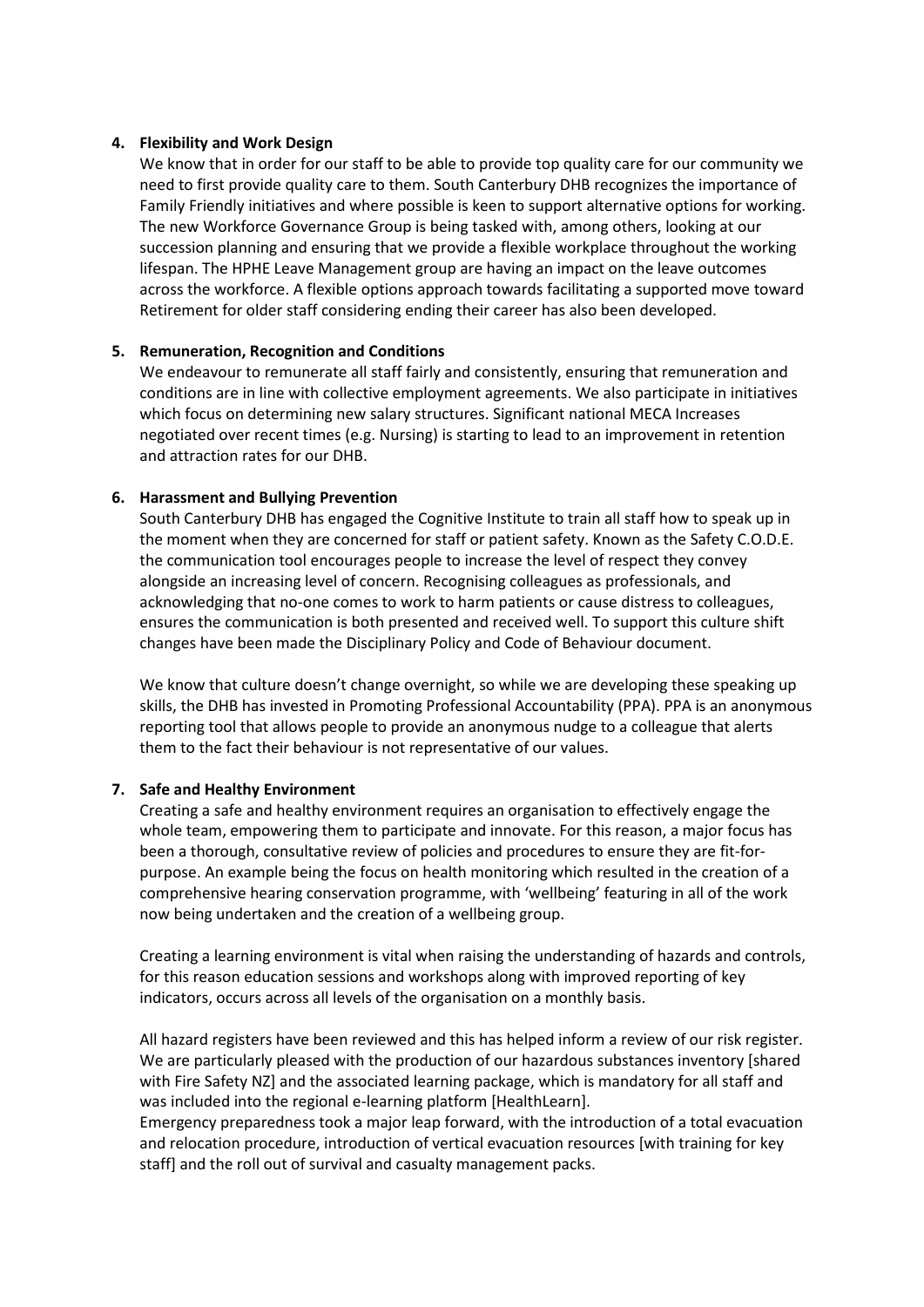## **8. Our Employees**

The principles of being a good employer are reflected in our employee mix. Our workforce is predominantly New Zealand European which is reflective of our South Canterbury community; however we enjoy a multicultural workplace with representation from across the globe. The division of part-time versus full-time staff demonstrates our commitment to providing a flexible working environment. As with healthcare in New Zealand in general, we are a predominantly female driven workforce and we are keeping an eye on the average age of our workforce ensuring sustainability over the coming years.